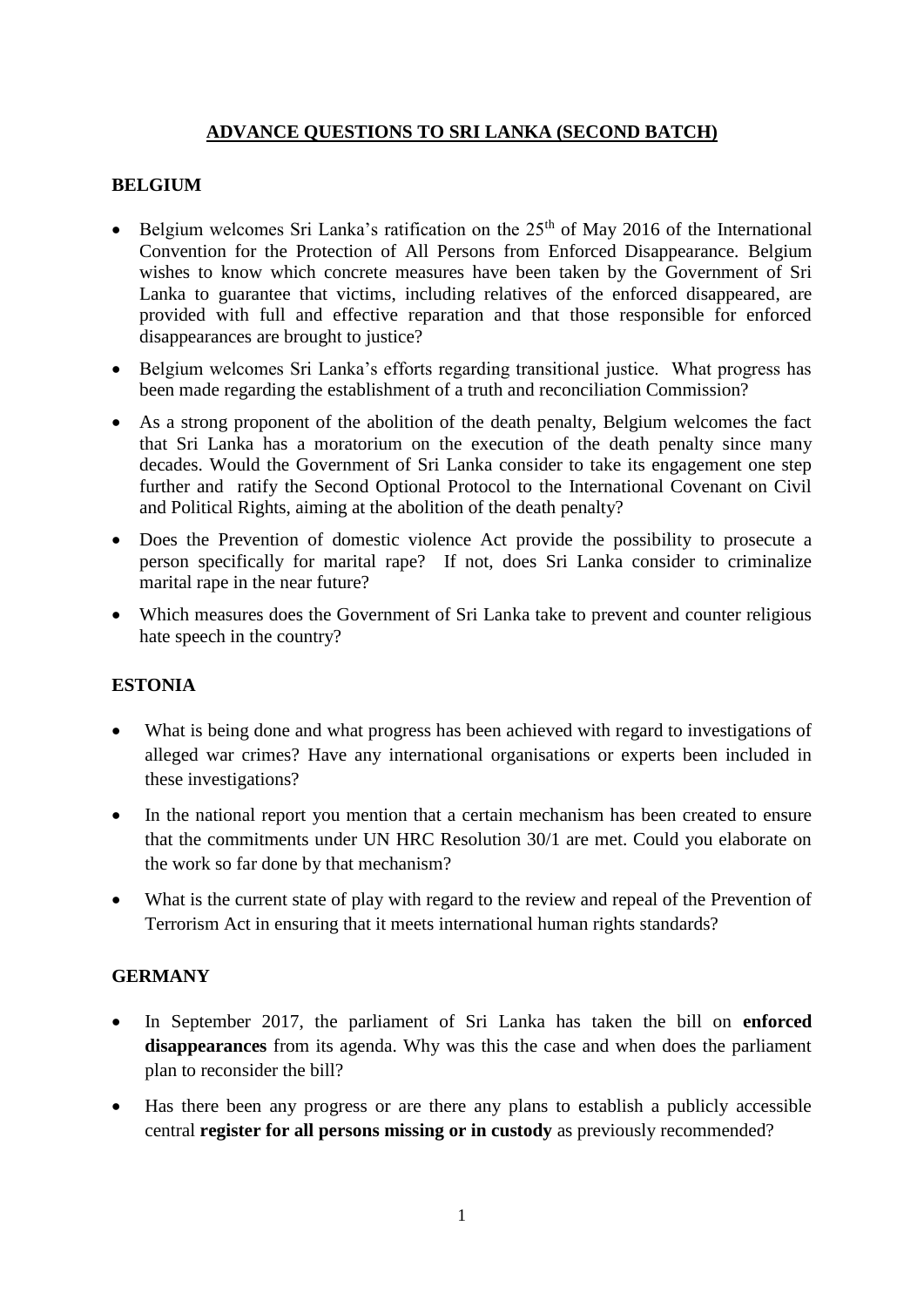- **Poverty levels** are still high, especially in the North, East and Uva Provinces. What concrete measures has the government taken to improve the living conditions of the poor and to bring them into work?
- What steps has the government taken to make the **CRPD** ratified in 2016 **operational**, in particular its Article 33? Does it intend to ratify its Optional Protocol?
- Does the Government of Sri Lanka plan to include the rights of **LGBTIQ** persons and address sexual and gender-based violence in the final version of the **National Human Rights Action Plan** (2017-2022)? If not, for what reason?

# **NORWAY**

- Norway is concerned about the *use of torture* by security and law enforcement agencies, as well as by impunity and the lack of an appropriate legal framework to address this, as raised by the UN Special Rapporteur on the promotion and protection of human rights and fundamental freedoms while countering terrorism (July 2017). In HRC resolution 30/1, Sri Lanka committed to repeal the Prevention of Terrorism Act (PTA) and to replace it with anti-terrorism legislation in accordance with international best practices. Progress on this is noted in the National Report (point 56). When will the Prevention of Torture Act be repealed and replaced by legislation that is fully compliant with human rights standards?
- Norway is concerned about the *existence of legislation that contradicts principles of equality and non-discrimination*. The National Report shows that Sri Lanka is considering reform of articles in the Constitution  $(16(1)$  and  $80(3)$ ) that allow for this. The National Report also says (point 33) that "The final report of the parliamentary Sub-Committee on Fundamental Rights, recommended that the Fundamental Rights Chapter in the Sri Lankan Constitution include express guarantees of non-discrimination on the grounds of disability, gender identity and sexual orientation." Which steps will Sri Lanka take to follow up the report of the parliamentary Sub-Committee on Fundamental Rights with respect to non-discrimination?

## **UNITED KINGDOM OF GREAT BRITAIN AND NORTHERN IRELAND**

- When does the Government of Sri Lanka expect to have transitional justice mechanisms in place, to ensure accountability and give greater certainty of non-recurrence, as set out in the UNHRC Resolution 34/1?
- What steps is the government taking to ensure that detainees held under the Prevention of Terrorism Act are either charged, tried or released without further delay and what is the related timescale?
- What further steps will the Government of Sri Lanka take to eliminate child labour as defined by Article 3 of ILO Convention No.182?
- What steps is the Government taking to ensure equality of access to the democratic process and justice systems for all communities across Sri Lanka?